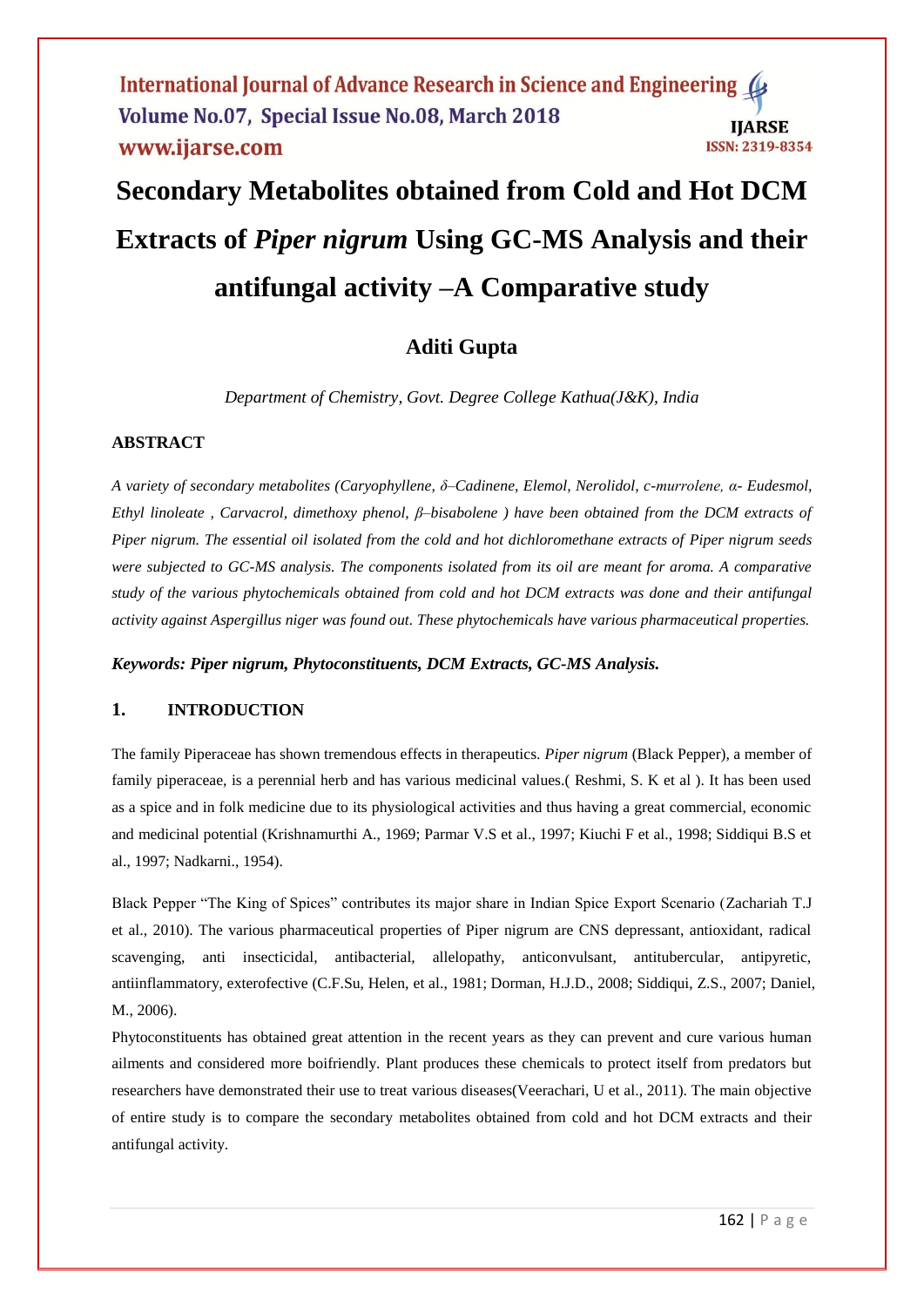#### International Journal of Advance Research in Science and Engineering Volume No.07, Special Issue No.08, March 2018 **IJARSE** www.ijarse.com **ISSN: 2319-8354**

# **2. MATERIALS AND METHODS**

2.1 **General:** The essential oils obtained from the hot and cold DCM extracts were analyzed by using Varian 4000 GC-MS. The instrument operates at following conditions : equipped with fused silica 30m (CP-Sil-8,Varian) capillary column with an internal diameter of 0.25 mm and a film thickness of 0.25µm, the Helium carrier gas had a delivery rate of 1 ml/min, a capillary injector operating at 280°C in the split mode (1:150),flame ionization detector (FID) running at 300°C, the column oven temperature programming was 50°C for 5 min and then increased from 50 to 250°C at the rate of 3°C/min and hold for 7 min.

2.2 **Plant Material:** Theseeds of *Piper nigrum* were purchased from an authentic seed shop at Jammu's district and classified systematically by Dr. Rajesh Manhas of Botany Department at University of Jammu.

2.3**Extraction and Isolation: Cold Extraction:** The dried and crushed seeds (1 Kg) of *Piper nigrum* were taken in muslin cloth and dipped in dichloromethane for three days. The cold extractsobtained were treated with ethanol repeatedly to obtain the essential oil which is further subjected to GC-MS analysis.

**Hot Extraction:** The dried and crushed seeds of *Piper nigrum* were soxhlated and distilled with dichloromethane to obtain DCM extracts which is thenrepeatedly treated with ethanol to obtain essential oil whose components were identified using GC-MS analysis.

### **2.4 Antifungal Activity**

**2.4.1 Fungal Culture:** *Aspergillus niger* culture was obtained from NCIM Pune and maintained at Biotech Research Laboratory, Lovely Professional University.

**2.4.2 Chemicals:** Potato dextrose agar and broth for fungal cultivation and standard antibiotic like gentamicin were purchased from Hi – Media Laboratories Pvt. Ltd., Mumbai.1 ml of essential oil is dissolved in 1 ml of dichloromethane solvent and various discs of Whatman No. 1filter paper were then dipped in it.

**2.4.3 Disc Diffusion Method**: The *invitro* antifungal activity of the hot and cold essential oils of pepper were checked by disc diffusion method (Elgavyar. M et al, 2001). Fungal culture was inoculated in potato dextrose agar and plated. The Whatman filter paper discs were dried and then placed on to the petriplates containing fungal cultures and incubated in BOD incubator for 7 days. The diameter of zone of inhibition was measured.

# **3. RESULTS AND DISCUSSION**

**3.1 Analysis of oily fraction:** Compounds were identified by their GC-retention time relative to known compounds and by comparison of their mass spectra with those present in IIIM Library. The GC-MS spectral analysis of oily fraction obtained from hot and cold DCM extracts of *Piper nigrum* seeds revealed the presence of following phytoconstituents.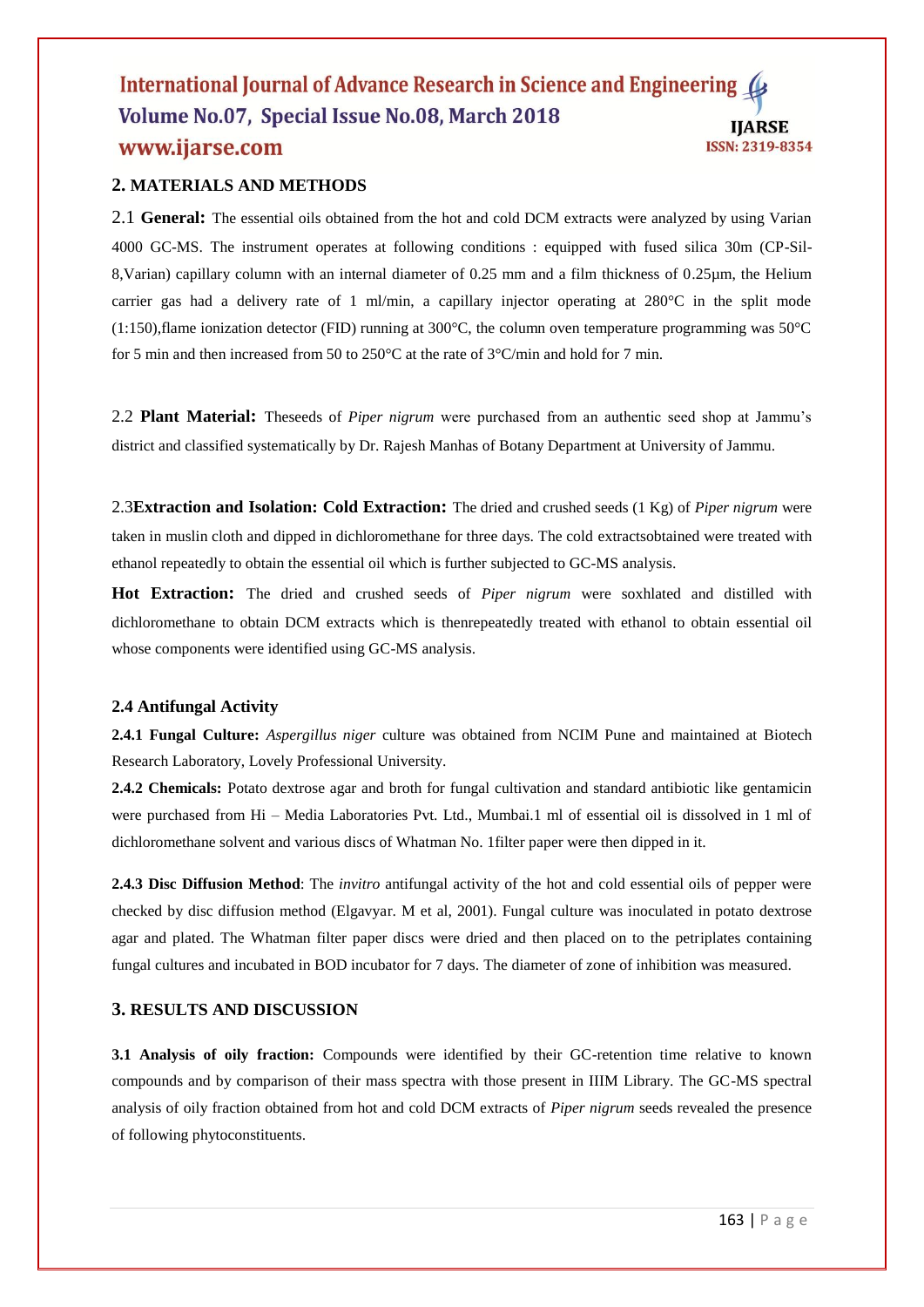# International Journal of Advance Research in Science and Engineering ( Volume No.07, Special Issue No.08, March 2018 www.ijarse.com

# **IJARSE** ISSN: 2319-8354

# **Table 1: Various Secondary metabolites obtained from cold DCM essential oil:**

| Compound<br>No. | $RT$ (min) | <b>Peak Name</b> | Area   | Amount/Rf |
|-----------------|------------|------------------|--------|-----------|
|                 | 5.946      | Methyl benzene   | 505274 | 99.129    |
| 8               | 38.362     | Caryophyllene    | 4441   | 0.871     |

**Table 2: Various Secondary metabolites obtained from hot DCM essential oil:**

| Compound       | $RT$ (min) | <b>Compound Name</b>                                                           | <b>Area</b>      | Amount/Rf |
|----------------|------------|--------------------------------------------------------------------------------|------------------|-----------|
| number         |            |                                                                                |                  |           |
| 1              | 25.176     | Formylpiperidine                                                               | 2658             | 0.446     |
| $\overline{2}$ | 27.230     | 4-Terpeneol                                                                    | 633              | 0.106     |
| $\overline{3}$ | 28.362     | A-phellandrene epoxide                                                         | 1213             | 0.204     |
| $\overline{4}$ | 32.761     | Carvacrol                                                                      | 1852             | 0.311     |
| $\overline{5}$ | 33.629     | 2-Methyl naphthalene                                                           | $\overline{618}$ | 0.104     |
| $\overline{6}$ | 34.732     | Piperonal                                                                      | 15416            | 2.587     |
| $\overline{7}$ | 35.000     | Dimethoxyphenol                                                                | 2359             | 0.396     |
| $\overline{8}$ | 38.367     | Caryophyllene                                                                  | 3855             | 0.647     |
| 9              | 41.686     | 2,4-di-t-butylphenol                                                           | 3216             | 0.540     |
| 10             | 41.832     | $\beta$ -bisabolene                                                            | 1590             | 0.267     |
| 11             | 42.351     | $\delta$ -Cadinene                                                             | 1359             | 0.228     |
| 12             | 43.573     | Elemol                                                                         | 3059             | 0.513     |
| 13             | 43.853     | Nerolidol                                                                      | 992              | 0.166     |
| 14             | 46.763     | 4,4-dimethyl-3-(3-methylbut-3-<br>enylidene)methylenebicyclo[4.1.0]<br>heptane | 2047             | 0.343     |
| 15             | 47.471     | c-murrolene                                                                    | 6958             | 1.168     |
| 16             | 47.901     | $\alpha$ - Eudesmol                                                            | 1436             | 0.241     |
| 17             | 56.881     | Cyclopropanebutanoic acid                                                      | 776              | 0.130     |
| 18             | 57.384     | Bicyclo $(3.3.1)$ Nonan-2-one                                                  | 1044             | 0.175     |
| 19             | 59.074     | Ethyl palmitate                                                                | 1897             | 0.318     |
| 20             | 64.226     | <b>Ethyl</b> linoleate                                                         | 1202             | 0.202     |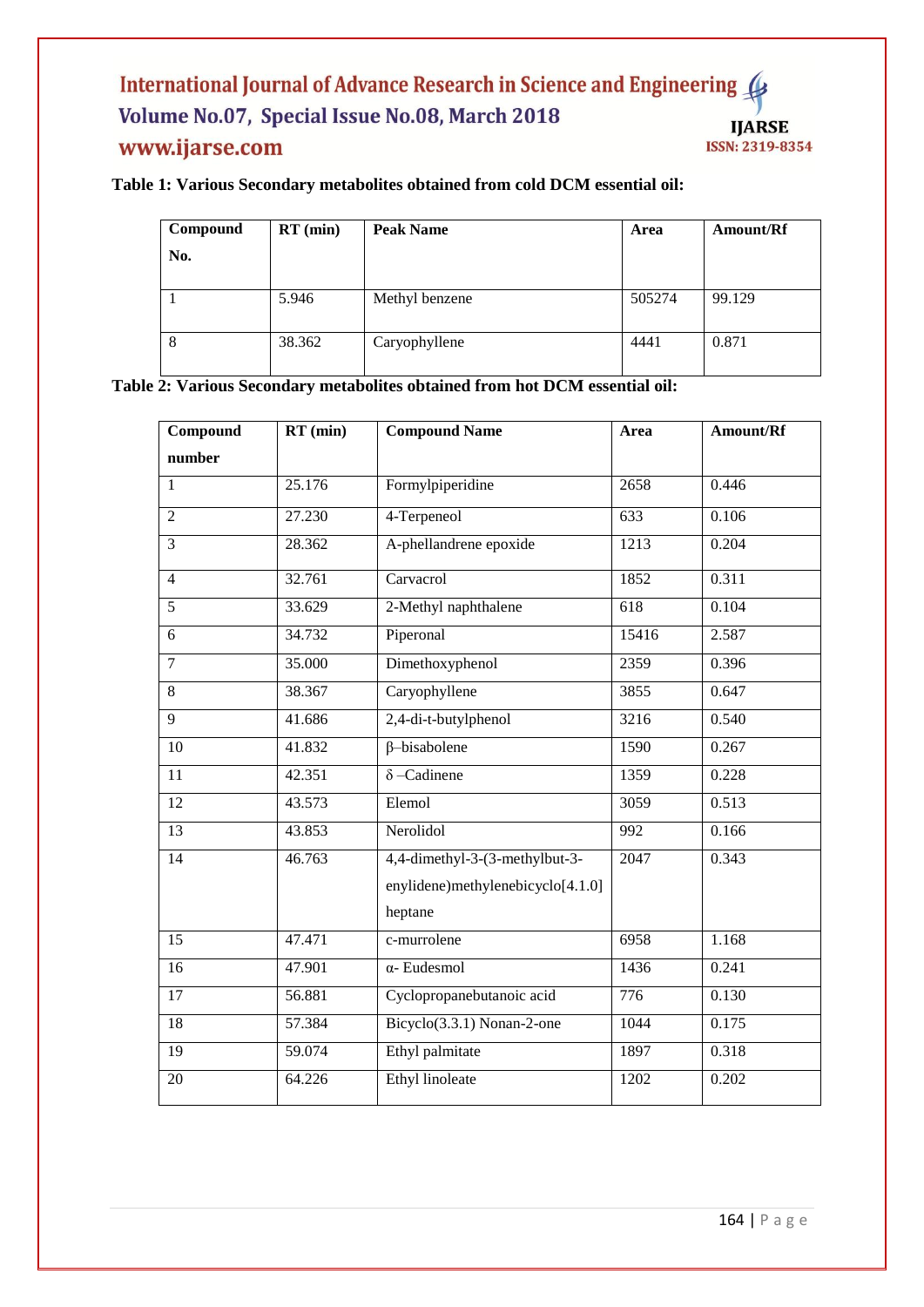### International Journal of Advance Research in Science and Engineering Volume No.07, Special Issue No.08, March 2018 **IJARSE** www.ijarse.com **ISSN: 2319-8354**

| <b>S. No.</b>  | <b>Essential oil</b>                            | Micro organism | <b>Zone of Inhibition</b> |
|----------------|-------------------------------------------------|----------------|---------------------------|
|                | Oil from cold DCM Aspergillus niger<br>extracts |                | ( – )                     |
| $\overline{2}$ | Oil from hot DCM Aspergillus niger<br>extracts  |                | 38 <sub>mm</sub>          |

**Table 3:** *Invitro* **antifungal activity of hot and cold essential oils from DCM extracts:**

# **4. CONCLUSIONS**

Phytochemical analysis of DCM extracts has shown the presence of large number of alkaloids, terpenoids and other phytochemicals that are having great pharmaceutical activities. Phytoconstituents obtained from cold and hot DCM extracts are different. These Secondary metabolites are used to combat many diseases and also to boost the immune system. The phytochemical characterization of the extracts, the identification of responsible bioactive components and quality standards are necessary for future study. Different phytoconstituents were obtained from cold and hot essential oils of DCM extracts and also having different biological activity.

## **5. ACKNOWLEDGEMENTS**

We are very grateful to Dr. Ravikant Khajuria of IIIM, Jammu for GC-MS analysis and LovelyProfessional University for lab facility.

# **REFERENCES**

- **1.** S. K Reshmi, E Sathya, S Devi, Isolation of piperidine from *Piper nigrum* and its antiproliferative activity,*J. of Medicinal Plants Research., 4(15)*, 2010, 1535-1546.
- **2.** A Krishnamurthi,,*The Wealth of India*. Counsil of Scientific and Industrial Research, New Delhi 1969.
- **3.** VS Parmar, S.C Jain, et.al. Phytochemistry of the genus *piper.Phytochemistry.,46,* 1997, 597-673.
- **4.** F Kiuchi, et.al. Amides from Piper nigrum L. with dissimilar effects on melanocyte proliferation in-vitro. *Chem.Pharm. Bull.,36,* 1998, 2452—2465.
- **5.** B S Siddiqui et.al. An Amide from fruits of *Piper nigrum. Phytochemistry*, *45*, 1997, 1617—1619.
- **6.** Nadkarni, A.K. *Indian Materia Medica*. Popular Book Depot, Bombay, 1954.
- **7.** T. J. Zachariah, et.al. Correlations of metabolites in the leaf and berries of selected black pepper varieties. *Scientia Horticulturae., 123,*2010; 418-422.
- **8.** C. F. Su, Helen., R Horvat,. Isolation, Identification and Insecticidals Properties of *Piper nigrum* Amides. *J.Agric.Food.chem*., 29(1), 1981, 115-118.
- **9.** H .J. D Dorman, S. C. Deans, Antimicrobial agents from plants: antibacterial activity of plant volatile oils. *J.of Applied Microbiology., 2(88),*2008; 308-316.